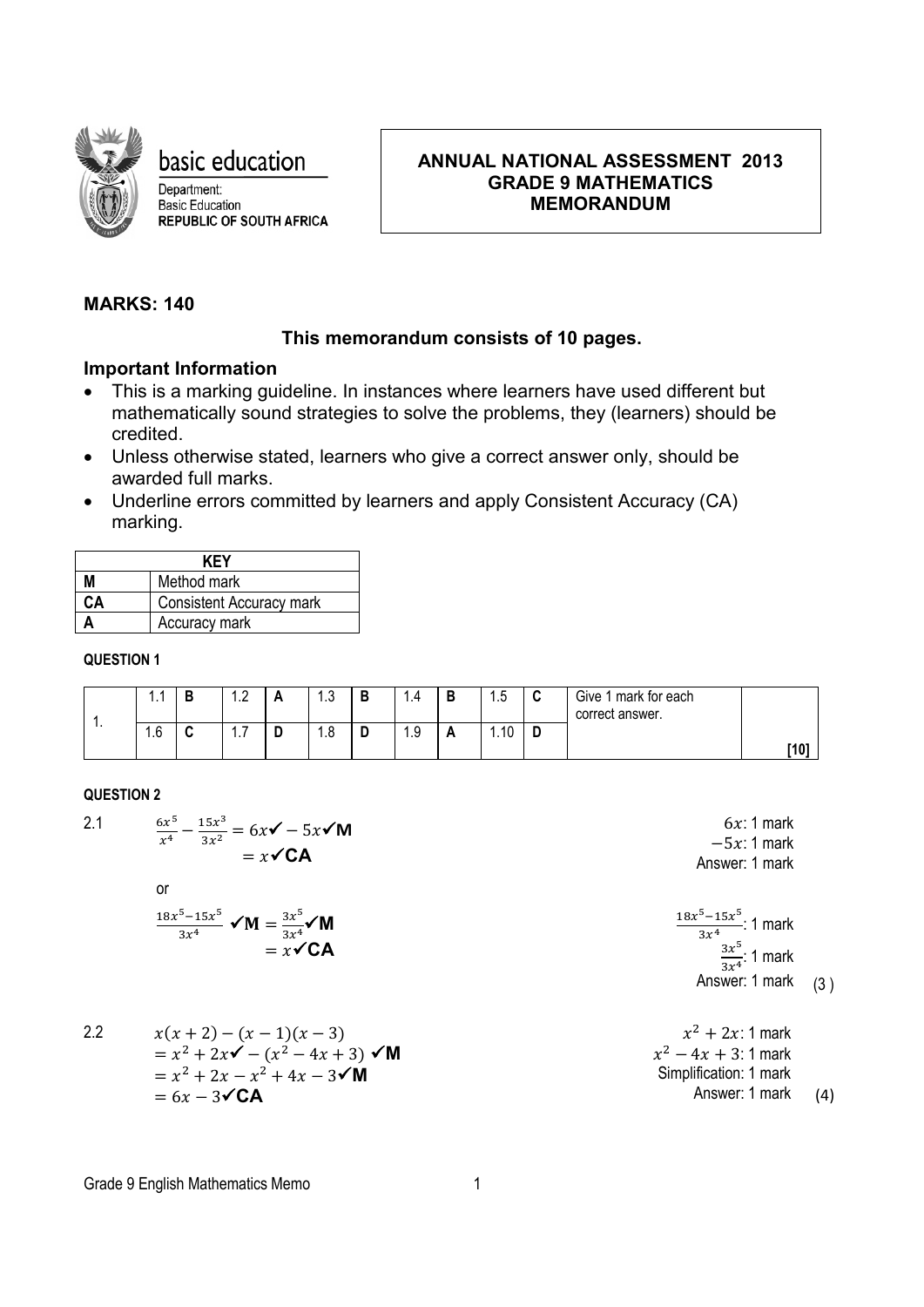$$
= 15x^{2} \checkmark M - 5x^{2} \checkmark M
$$
  
\n
$$
= 10x^{2} \checkmark CM
$$
  
\n
$$
= 10x^{2} \checkmark CM
$$
  
\n2.4  
\n
$$
\frac{2x + 1}{4} - \frac{x + 2}{2} - \frac{1}{4}
$$
  
\n
$$
= \frac{2x + 1 - 2(x + 2) - 1}{4} \checkmark M
$$
  
\n
$$
= \frac{2x + 1 - 2x - 4 - 1}{4} \checkmark M
$$
  
\n
$$
= \frac{-4}{4} \checkmark M
$$
  
\n
$$
= -1 \checkmark CM
$$
  
\n
$$
= -1 \checkmark CM
$$
  
\n
$$
= -1 \checkmark
$$
  
\n
$$
= -1 \checkmark
$$
  
\n
$$
= 161
$$
  
\n
$$
= 161
$$
  
\n
$$
= 161
$$
  
\n
$$
= 161
$$
  
\n
$$
= 161
$$
  
\n
$$
= 161
$$
  
\n
$$
= 161
$$
  
\n
$$
= 161
$$
  
\n
$$
= 161
$$
  
\n
$$
= 161
$$
  
\n
$$
= 161
$$
  
\n
$$
= 161
$$
  
\n
$$
= 161
$$
  
\n
$$
= 161
$$
  
\n
$$
= 161
$$
  
\n
$$
= 161
$$
  
\n
$$
= 161
$$
  
\n
$$
= 161
$$
  
\n
$$
= 161
$$
  
\n
$$
= 161
$$
  
\n
$$
= 161
$$
  
\n
$$
= 161
$$
  
\n
$$
= 161
$$
  
\n
$$
= 161
$$
  
\n
$$
= 161
$$
  
\n
$$
= 161
$$
  
\n
$$
= 161
$$
  
\n

2.3  $\sqrt{225x^4} - \sqrt[3]{125x^6}$ 

| $6a^3 - 12a^2 + 18a$                   | Common factor 6a: 1 mark  |
|----------------------------------------|---------------------------|
| $= 6a\checkmark(a^2-2a+3)\checkmark$ A | $a^2 - 2a + 3:1$ mark (2) |

| 3.2 | $7x^2 - 28$                    |                            |
|-----|--------------------------------|----------------------------|
|     | $= 7(x^2 - 4)$ $\checkmark$ A  | $7(x^2-4)$ : 1 mark        |
|     | $= 7(x-2)(x+2)$ $\checkmark$ A | $7(x-2)(x+2)$ : 1 mark (2) |

**[4]**

**Note:** If learners give answer as  $\left(\sqrt{7}x-\sqrt{28}\right)\left(\sqrt{7}x+\sqrt{28}\right)$  , then give 1 mark out of 2.

### **QUESTION 4**

| 4.1<br>$3x - 1 = 5$     |                             |     |
|-------------------------|-----------------------------|-----|
| $3x = 6$ $\checkmark$ M | Add 1 on both sides: 1 mark |     |
| $x = 2 \angle C A$      | Answer: 1 mark              | (2) |

Grade 9 English Mathematics Memo<br>
2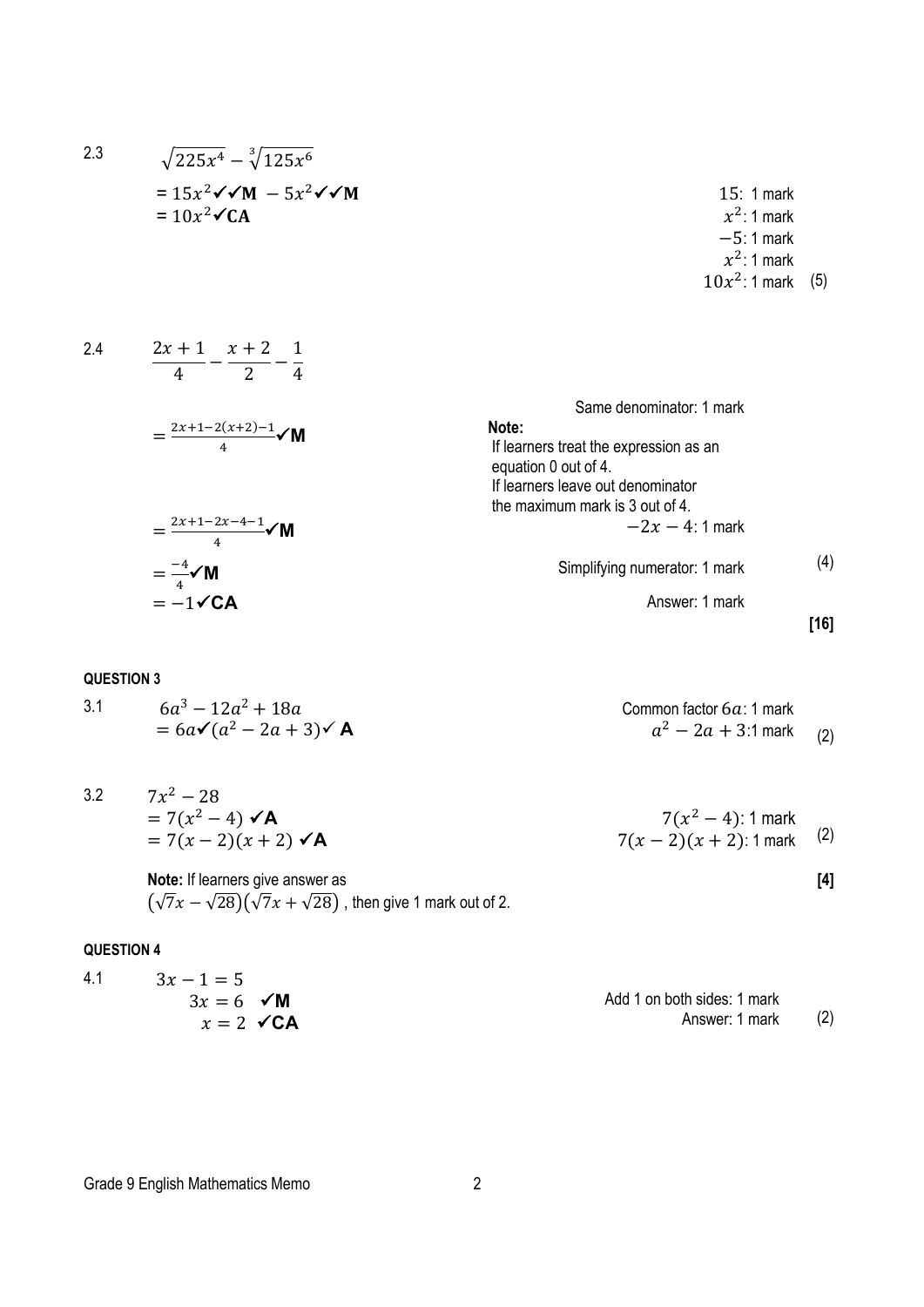4.2 
$$
2(x-2)^2 = (2x-1)(x-3)
$$
  
\n $2(x^2-4x+4)\checkmark = 2x^2-7x+3\checkmark M$   
\n $2x^2-8x+8 = 2x^2-7x+3\checkmark M$   
\n $x = 5\checkmark$ CA  
\n4.3  $\frac{2x-3}{2} + \frac{x+1}{3} = \frac{3x-1}{2}$   
\n $\times 6$   
\n $3(2x-3)+2(x+1) = 3(3x-1)\checkmark M$   
\n $6x-9+2x+2=9x-3\checkmark M$   
\n $x = -4\checkmark$ CA  
\n4.4  $x^3 = 64$   
\n $x^3 = 4^3\checkmark M$   
\n $x = 4\checkmark$ AA  
\n $x = 4\checkmark$ AA  
\n $x = 4\checkmark$ AA  
\n $x = 4\checkmark$ AA  
\n $x = 4\checkmark$ AA  
\n $x = 4\checkmark$ AA  
\n $12$   
\n4.100125170N 5  
\n5.1 19  $\checkmark$  and 23  $\checkmark$ AA  
\n $T_n = 7 + 4(n-1)\checkmark$   $\checkmark$ AA  
\n $T_n = 7 + 4(n-1)\checkmark$   $\checkmark$ AA  
\n $1$ 121  
\n4.10004  
\n4.21  
\n4.22  
\n4.3  
\n4.4  
\n4.5  
\n4.6  
\n4.7  
\n4.1  
\n4.1  
\n4.1  
\n4.1  
\n4.1  
\n4.2  
\n4.2  
\n4.3  
\n4.4  
\n4.4  
\n4.5  
\n4.5  
\n4.6  
\n4.7  
\n4.1  
\n4.1  
\n4.1  
\n4.1  
\n4.2  
\n4.2  
\n4.3  
\n4.3  
\n4.4  
\n4.5  
\n4.5  
\n4.6  
\n4.7  
\n4.8  
\n4.9  
\n4.1  
\n4.1  
\n4.1  
\n4.1  
\n4.2  
\

| 5.3 | $T_n = 4(50) + 3\sqrt{M}$ | Substituting 50 for $n:1$ mark                        |     |
|-----|---------------------------|-------------------------------------------------------|-----|
|     | $= 203 \checkmark$ CA     | Answer: 1 mark                                        | (2) |
|     |                           | <b>Note:</b> Give full marks if learner has correctly |     |
|     |                           | substituted in his/her "incorrect" general term from  |     |
|     |                           | 5.2                                                   |     |

Grade 9 English Mathematics Memo<br>
3

**[6]**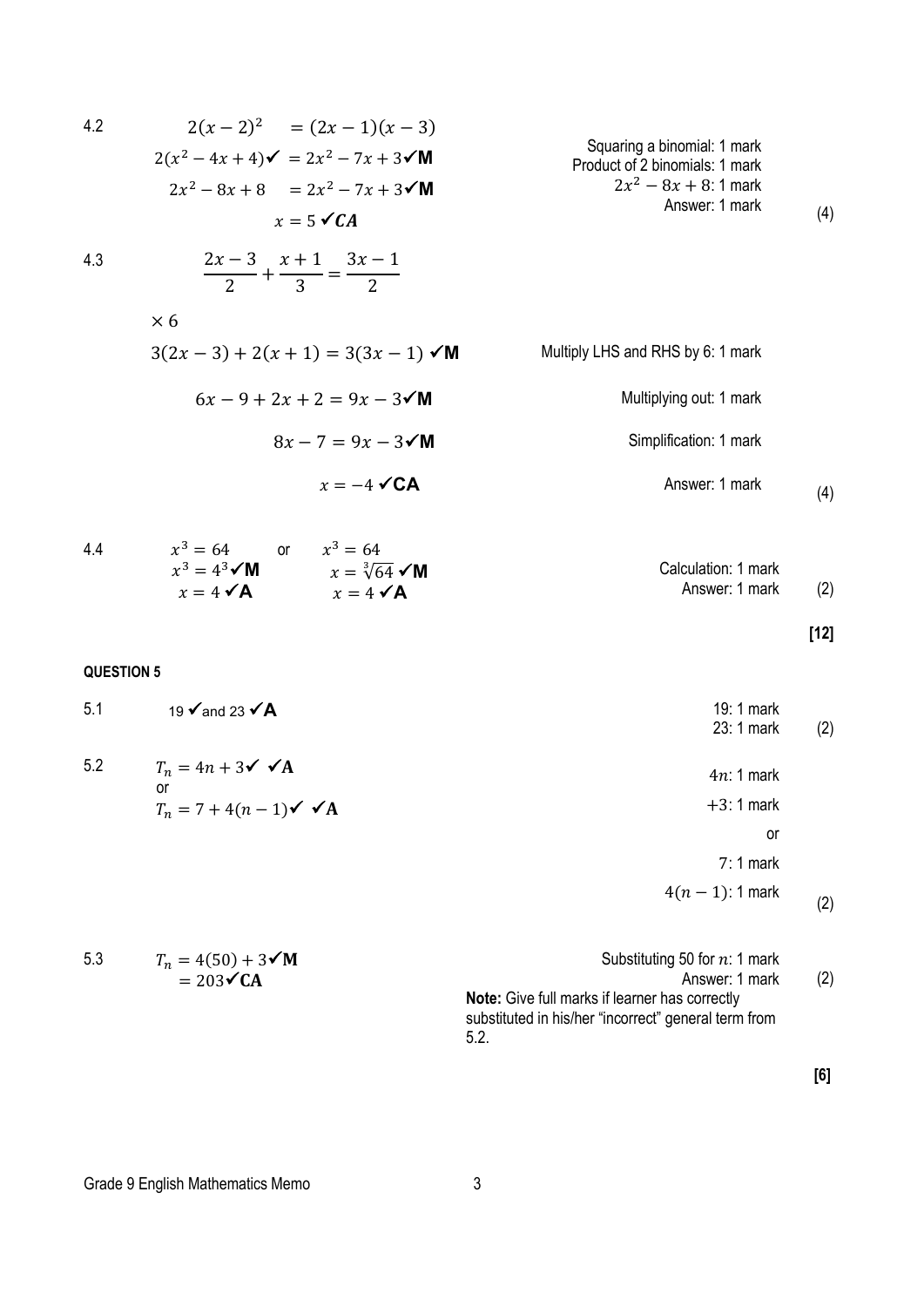6.1 Time = 
$$
\frac{432}{96} h \checkmark M
$$
  
\n=  $\frac{36}{8} h$   
\n=  $4\frac{1}{2}h$  or 4 h 30 min $\checkmark$  CA  
\nAnswer: 1 mark (2)

**or**

 Speed x time = distance 96 *km/h* x time = 432 *km* Time =  $\frac{432 \text{ km}}{96 \text{ km/h}}$  = 4,5  $h \checkmark$  A

6.2  $A = P(1 + ni)$   $\checkmark M$ 

6.2  
\n
$$
A = P(1 + ni) \checkmark M
$$
\n
$$
A = R3 500(1 + 3(0,06)) \checkmark M
$$
\n
$$
= R4 130,00 \checkmark A
$$
\n
$$
S.I = R4 130 - R3 500 \checkmark M
$$
\n
$$
= R630 \checkmark A
$$
\n
$$
S.I = \frac{P.n.r}{100} \checkmark M
$$
\n
$$
S.I = \frac{83 500(3)(6)}{100} \checkmark M
$$
\n
$$
= R630 \checkmark M
$$
\n
$$
S.I = \frac{83 500(3)(6)}{100} \checkmark M
$$
\n
$$
= R630 \checkmark M
$$
\n
$$
S.I = \frac{83 500(3)(6)}{100} \checkmark M
$$
\n
$$
= R7 500(1 + 0,13)^3 \checkmark M
$$
\n
$$
= R7 500(1 + 0,13)^3 \checkmark M
$$
\n
$$
= R7 500(1 + 0,13)^3 \checkmark M
$$
\n
$$
= R7 500(1 + 0,13)^3 \checkmark M
$$
\n
$$
= R7 500(1 + 0,13)^3 \checkmark M
$$
\n
$$
= R7 500(1 + 0,13)^3 \checkmark M
$$
\n
$$
= R7 500(1 + 0,13)^3 \checkmark M
$$
\n
$$
= R7 500(1 + 0,13)^3 \checkmark M
$$
\n
$$
= R7 500(1 + 0,13)^3 \checkmark M
$$
\n
$$
= R7 500(1 + 0,13)^3 \checkmark M
$$
\n
$$
= R7 500(1 + 0,13)^3 \checkmark M
$$
\n
$$
= R7 500(1 + 0,13)^3 \checkmark M
$$
\n
$$
= R7 500(1 + 0,13)^3 \checkmark M
$$
\n
$$
= R7 500(1 + 0,13)^3 \checkmark M
$$
\n
$$
= R7 500(1,13)^3 \check
$$

**[11]**

**or**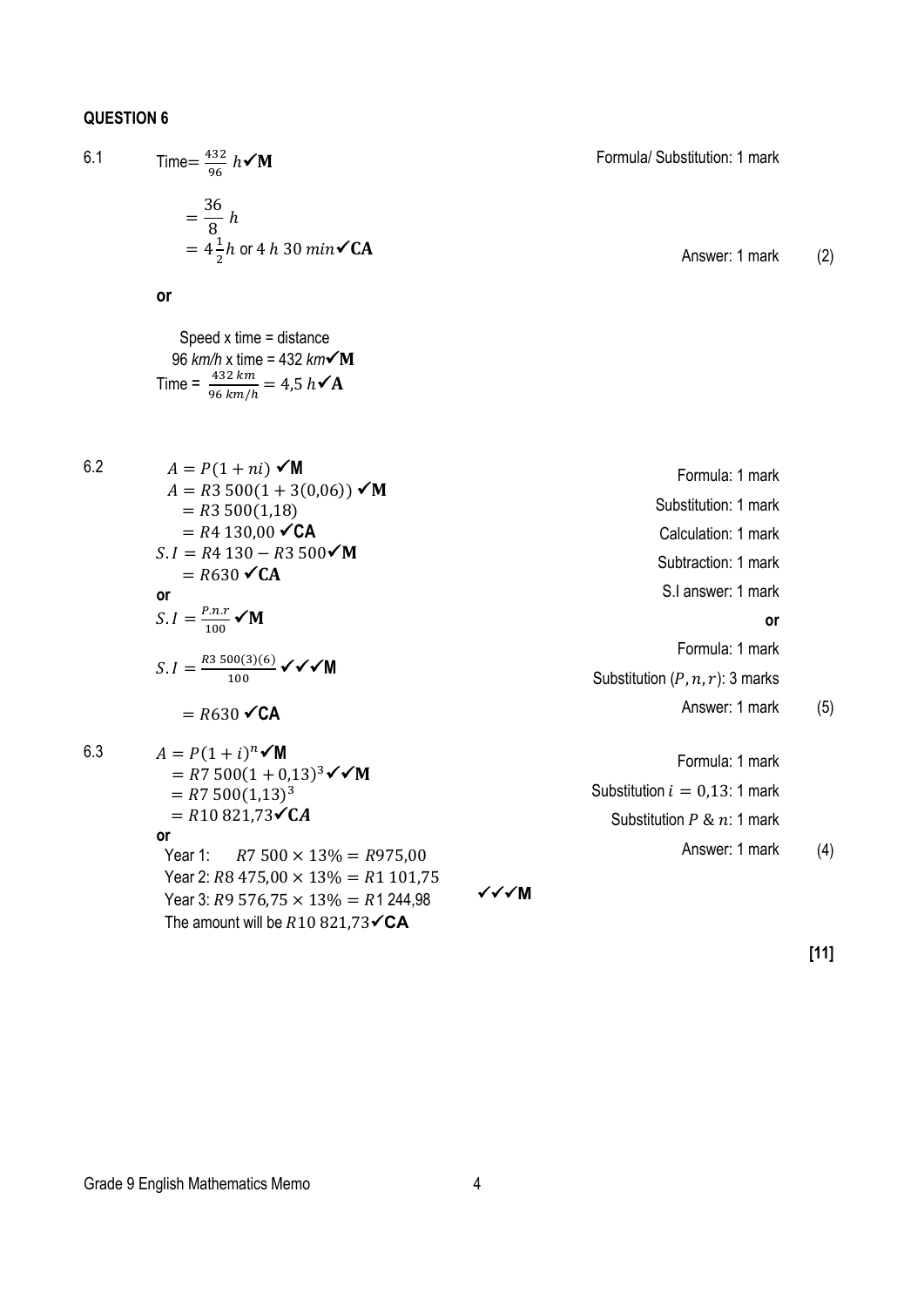7.1.1

|                 | A    | B | С |                                         |     |
|-----------------|------|---|---|-----------------------------------------|-----|
| $x$ co-ordinate |      | 2 |   |                                         |     |
| $y$ co-ordinate | $-2$ |   |   | 1 mark per<br>pair of<br>coordinates of |     |
|                 |      |   |   | each point                              | (3) |

$$
7.1.2 \qquad y = x - 2 \sqrt{A}
$$

7.2.1



 $y$  – intercept: 1 mark  $\checkmark$  $x$  – intercept: 1 mark per graph $\checkmark$  +  $\checkmark$ Labelling graph: 1 mark per graph $\checkmark$  +  $\checkmark$  (5)

# 7.2.2  $(1; 2) \sqrt{CA}$ **Note:** Give full marks if learner has correctly identified the point of intersection of his/her graphs.

1 mark for  $x$ -value 1 mark for  $y$ -value (2)

 $x: 1$  mark −2: 1 mark (2)

**[12]**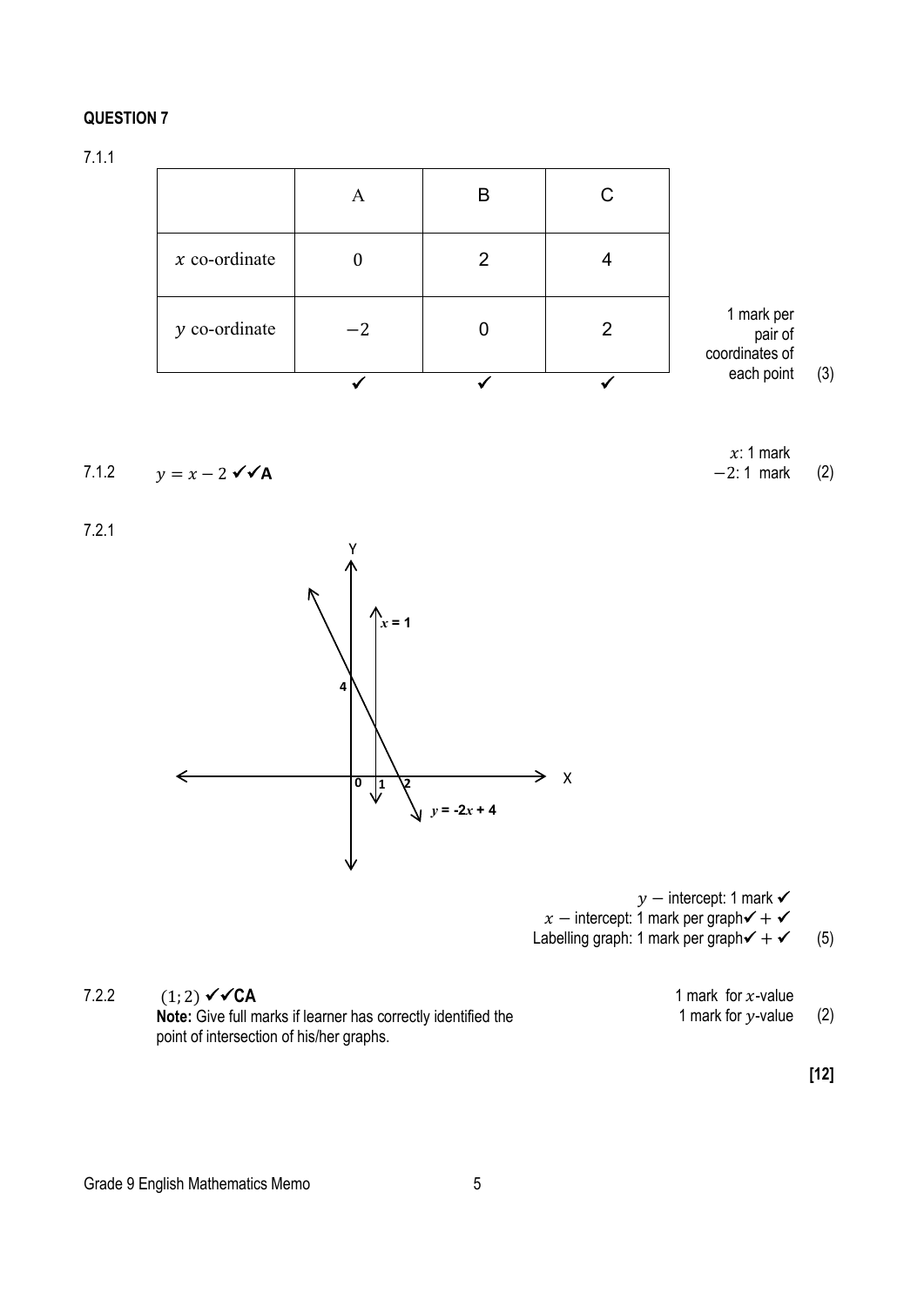**Note: Penalty for leaving out reasons: only deduct 1 mark for this entire question.**

| 8.1.1 | $\widehat{T}_1 = \widehat{P}_1 = 25^\circ$ ( $\angle s$ opp. equal sides of $\Delta$ ) $\checkmark$ A                                                                                                                                                                                                                              | Correct statement with reason: 1 mark                                                                                                                                                                                                                                       | (1)    |
|-------|------------------------------------------------------------------------------------------------------------------------------------------------------------------------------------------------------------------------------------------------------------------------------------------------------------------------------------|-----------------------------------------------------------------------------------------------------------------------------------------------------------------------------------------------------------------------------------------------------------------------------|--------|
| 8.1.2 | $\widehat{M}_2 = 50^\circ$<br>(ext ∠ of $\triangle MPT$ ) $\checkmark$ A or<br>(suppl. $\angle s$ on a str line) $\angle A$                                                                                                                                                                                                        | Correct statement with reason: 1 mark                                                                                                                                                                                                                                       | (1)    |
| 8.1.3 | $\widehat{R} + \widehat{T_2} = 130^{\circ}$ (sum of $\angle s$ of $\Delta = 180^{\circ} \check{ }$ A<br>But $\widehat{R} = \widehat{T_2}$ ( $\angle s$ opp. equal sides of $\Delta$ ) $\angle A$<br>$= 65^{\circ} \checkmark$ A                                                                                                    | Correct statement with reason: 1 mark<br>Correct statement with reason: 1 mark<br>Answer: 1 mark                                                                                                                                                                            | (3)    |
| 8.2.1 | $BD + DE = CE + DE \times A$                                                                                                                                                                                                                                                                                                       | Answer: 1 mark                                                                                                                                                                                                                                                              | (1)    |
| 8.2.2 | $(s\angle s)$ $\checkmark$ A<br>$\triangle ACD \equiv \triangle ABE$                                                                                                                                                                                                                                                               | Correct statement and reason: 1 mark<br>NOTE: Order of the vertices should be<br>correct                                                                                                                                                                                    | (1)    |
| 8.3   | In $\Delta KNQ$ and $\Delta MPQ$<br>$\hat{Q} = \hat{Q}$<br>(common) $\checkmark$ A<br>$NQ = PQ$ (given) $\angle A$<br>$KQ = MQ$ (given) $\angle A$<br>: $\triangle$ KNQ = $\triangle$ MPQ (s $\angle$ s) $\angle$ A                                                                                                                | Correct statement with reason: 1 mark<br>Correct statement with reason: 1 mark<br>Correct statement with reason: 1 mark<br>Correct deduction with reason: 1 mark                                                                                                            | (4)    |
| 8.4.1 | In $\triangle QPN$ and $\triangle LMN$<br>$\widehat{N} = \widehat{N}$ (common angle) $\checkmark$ A<br>$\widehat{P_1} = \widehat{M}$ (corr∠s, QP    LM) $\checkmark$ A<br>$\hat{Q}_1 = \hat{L}$ (corr∠s, QP    LM) $\checkmark$ A<br>$\therefore$ $\triangle$ QPN     $\triangle$ LMN ( $\angle$ $\angle$ $\angle$ ) $\triangle$ A | Correct statement with reason: 1 mark<br>Correct statement with reason: 1 mark<br>Correct statement with reason: 1 mark<br>Correct deduction and reason: 1 mark<br>Note: Do not penalize learners if they<br>leave out the third condition ( $\widehat{N} = \widehat{N}$ ). | (4)    |
| 8.4.2 | $\frac{QP}{LM} = \frac{PN}{MN} = \frac{QN}{LN}$<br>(prop sides of similar $\Delta s$ ) $\angle A$<br>$\frac{3}{8} = \frac{PN}{16} \sqrt{A}$                                                                                                                                                                                        | Correct statement with reason:1 mark<br>Substitution: 1 mark                                                                                                                                                                                                                |        |
|       | $PN = 6$ cm $\checkmark$ A                                                                                                                                                                                                                                                                                                         | Answer: 1 mark<br>Note: Answer only give 3 marks                                                                                                                                                                                                                            | (3)    |
|       |                                                                                                                                                                                                                                                                                                                                    |                                                                                                                                                                                                                                                                             | $[18]$ |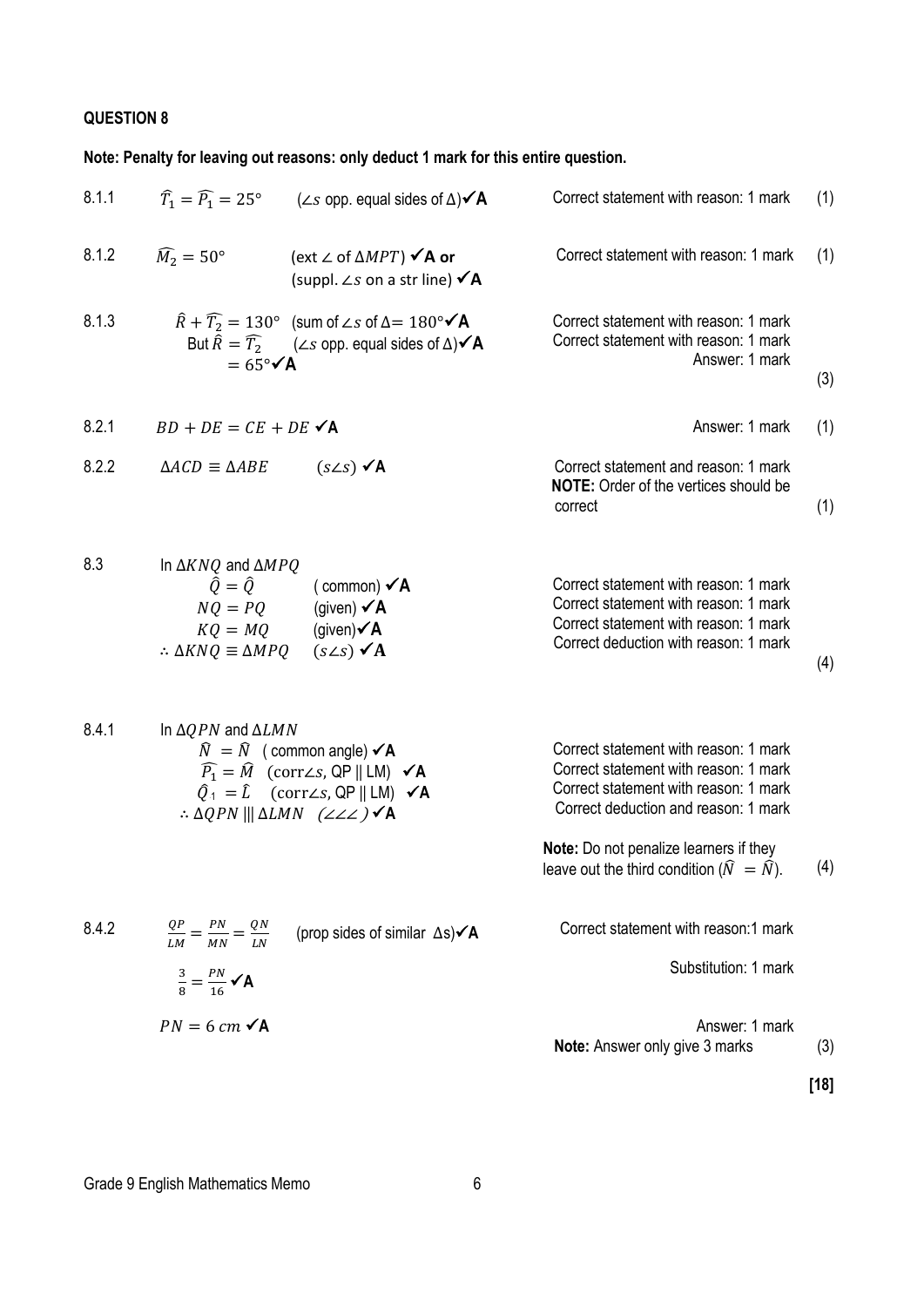

**NOTE:** Give full marks if learner has written the coordinates of B' from his/her triangle. Answer: 1 mark (1)

9.4 
$$
A'A'' = 4
$$
 units $\sqrt{CA}$ 

**NOTE:** Give full marks if learner has given the correct length of his/her A'A". Correct length of his/her A'A". Answer: 1 mark (1)

**[6]**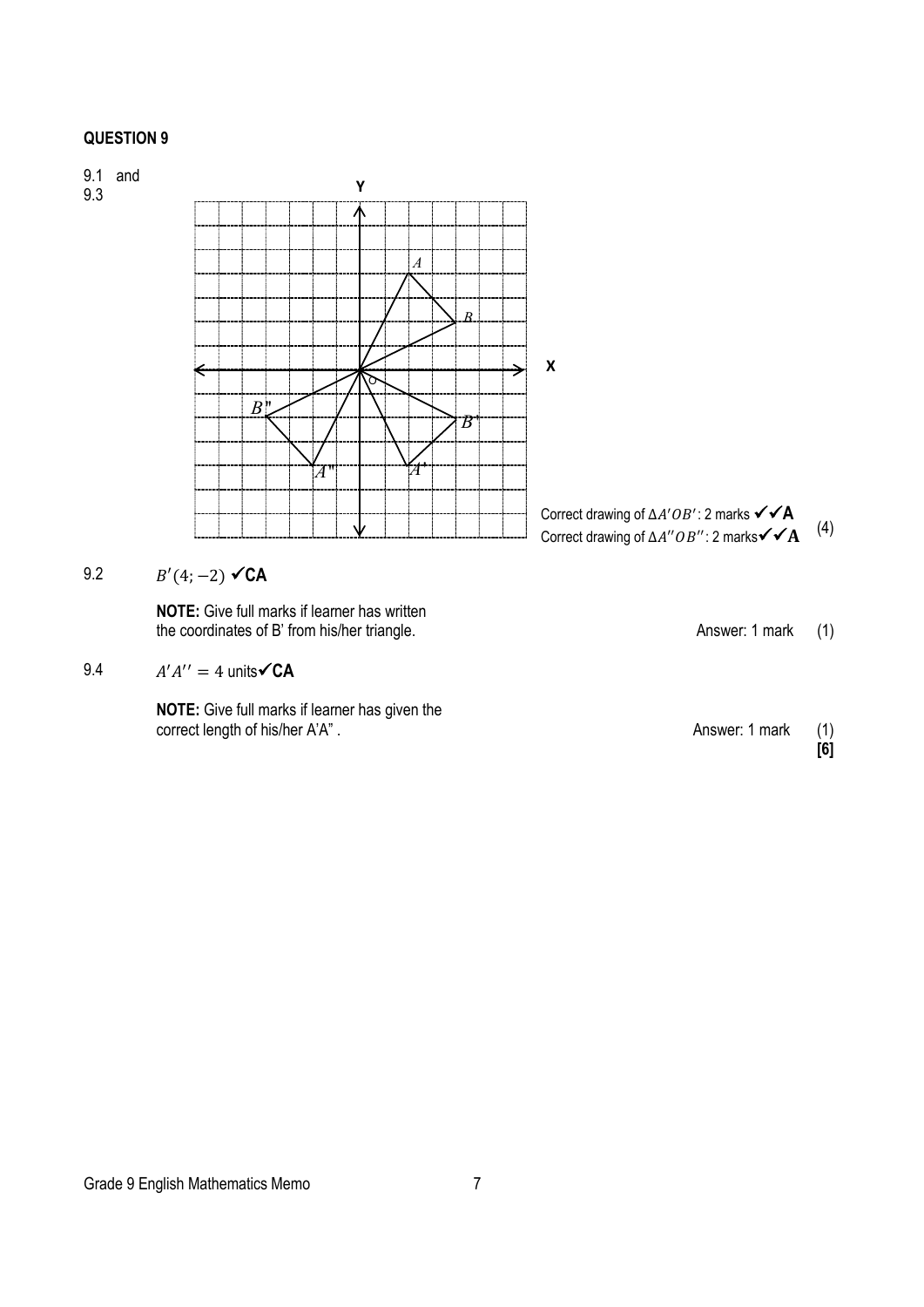| 10.1.1 | Area of ring = $\pi R^2 - \pi r^2 \sqrt{M/A}$<br>$= \pi (R^2 - r^2)$    |                                                     | Formula: 1 mark<br>Subtraction:<br>1 mark | (2) |
|--------|-------------------------------------------------------------------------|-----------------------------------------------------|-------------------------------------------|-----|
| 10.1.2 | Area of ring<br>$= \pi(14^2) - \pi(8^2)$ cm <sup>2</sup> $\checkmark M$ | or $\pi(14+8)(14-8)$ cm <sup>2</sup> $\checkmark$ M | Substitution:<br>1 mark                   |     |
|        | $= 132\pi$ cm <sup>2</sup> $\checkmark$ CA                              | $= \pi(22)(6)$ cm <sup>2</sup>                      |                                           |     |
|        |                                                                         | $= 132\pi$ cm <sup>2</sup> $\checkmark$ CA          | Answer: 1 mark                            | (2) |

10.2.1 
$$
QT = TR = 24 \, \text{cm} \cdot \quad (\Delta PQT \equiv \Delta PRT) \cdot \text{A}
$$
 Correct statement with  
reason: 2 marks

10.2.2 In ΔPQT:  
\n
$$
PT^{2} = (25^{2} - 24^{2}) \text{ cm}^{2} \text{ (Pythagoras) } \checkmark \checkmark M
$$
\n= (625 - 576) cm<sup>2</sup>  $\checkmark M$  or (25+24)(25-24) cm<sup>2</sup>  $\checkmark M$   
\n= 49 cm<sup>2</sup>  
\n
$$
PT = 7 \text{ cm} \checkmark M
$$
\n(4)

10.2.3 Area 
$$
\Delta PQR = \frac{base \times height}{2}
$$
 **or**  $= \frac{1}{2}(base \times height)$  Formula: 1 mark  
\n $= \frac{(48)(7)}{2} cm^2$  **or**  
\n $= (24)(7) cm^2$   
\n $= 168 cm^2$  **or**  $= 168$ 

| 10.2.4 | Volume = Area of base $\times$ height $\times$ M                                                                                     | Formula/substitution: 1 mark |     |
|--------|--------------------------------------------------------------------------------------------------------------------------------------|------------------------------|-----|
|        | $= 168$ cm <sup>2</sup> $\times$ 80 cm<br>$= 13440 \, \text{cm}^3 \sqrt{\text{CA}}$                                                  | Answer: 1 mark               | (2) |
| 10.2.5 | Surface area = $2(Area \Delta PQR) + 2(Area \, PRSW) + Area \, QRSU\check{$ M                                                        | Formula: 1 mark              |     |
|        | $= 2(168)$ cm <sup>2</sup> + 2(80 × 25) cm <sup>2</sup> + 80(48) cm <sup>2</sup> $\checkmark$ $\checkmark$ $\checkmark$ $\checkmark$ | Substitution: 3<br>marks     |     |
|        | $=$ 336 cm <sup>2</sup> + 4 000 cm <sup>2</sup> + 3 840 cm <sup>2</sup>                                                              |                              |     |
|        | $= 8176$ cm <sup>2</sup> $\checkmark$ CA                                                                                             | Answer: 1 mark               | (5) |

**[20]**

Answer: 1 mark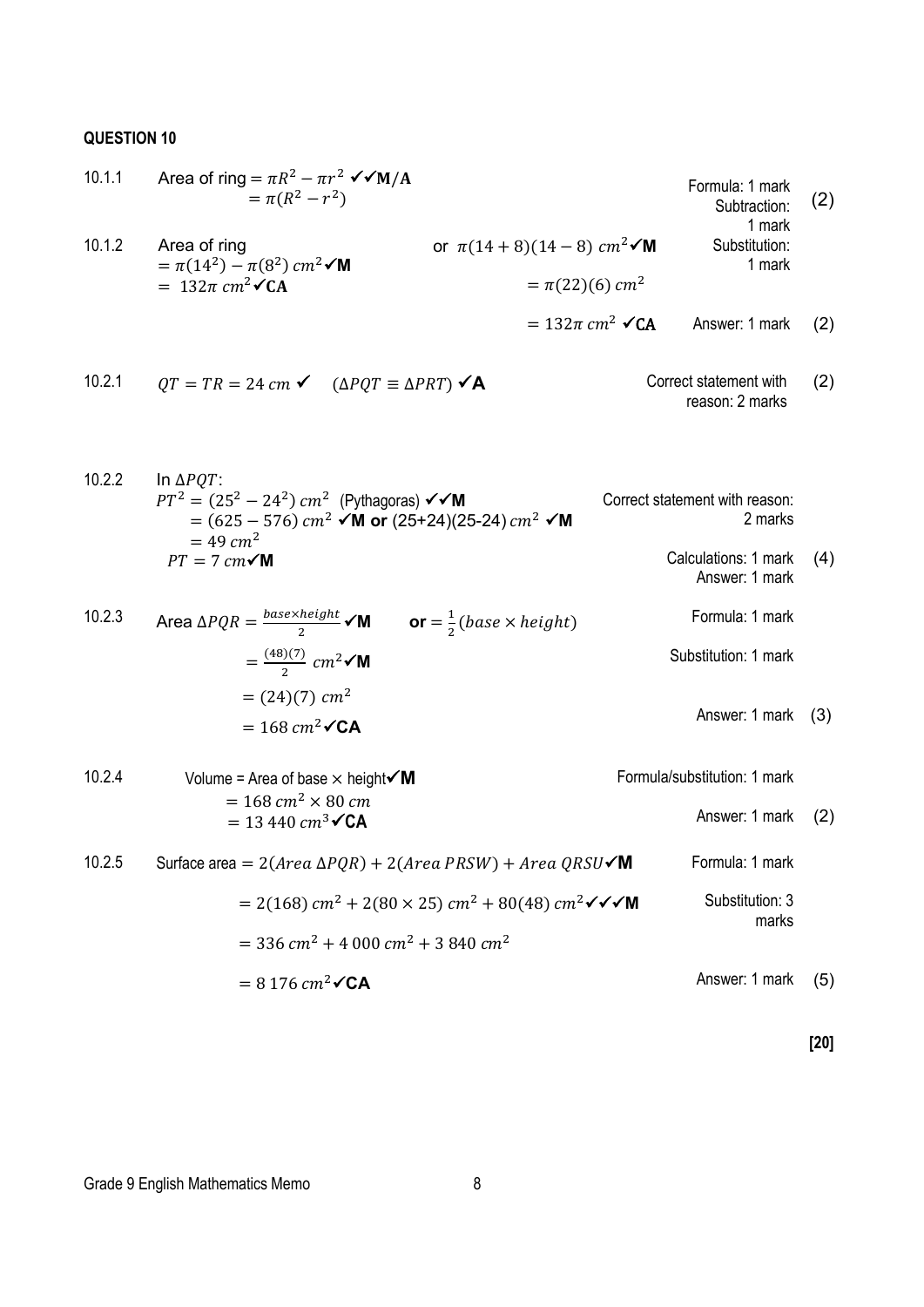|--|--|--|

| 11.1 | Mark $x$ |   | f.x |   |                       |
|------|----------|---|-----|---|-----------------------|
|      |          | າ | 2   |   |                       |
|      | っ        | 3 | 6   |   |                       |
|      | 3        | 4 | 12  | ✔ |                       |
|      | 4        | 6 | 24  |   |                       |
|      | 5        |   | 35  | ↵ | $f.x$ values: 4 marks |
|      | 6        | 9 | 54  | w |                       |
|      |          | Δ | 28  |   |                       |
|      | 8        | 3 | 24  | ≁ |                       |
|      | 9        | ົ | 18  |   |                       |
|      |          |   |     |   |                       |

11.2 Number of learners  $=\Sigma f = 40 \angle A$  Answer: 1 mark (1)

Formula: 1 mark

| Substitution: 1 mark                      |     |
|-------------------------------------------|-----|
| Answer: 1 mark                            |     |
| <b>Note:</b> If answer is given as 5 then | (3) |
| give full marks.                          |     |

11.4 % of learners  $= \frac{9}{40} \times 100 \times 10^{10}$  $= 22,5$ **<del>C</del>A** Correct fraction: 1 mark Answer: 1 mark (2) **NOTE:** If answer is given as 22,5 then give full marks.

**[10]**

(4)

### **QUESTION 12**

11.3 The mean mark =  $\frac{\sum fx}{\sum f}$  **M** 

 $=\frac{203}{40}$   $\checkmark$  M  $= 5,075$ **CA** 

| 12.1   | <b>Stem</b>       | Leaves                                             |                        |     |
|--------|-------------------|----------------------------------------------------|------------------------|-----|
|        | 13                | 7                                                  |                        |     |
|        | 14                | 5679                                               |                        |     |
|        | 15                | 033366788                                          |                        |     |
|        | 16<br>17          | 355<br>037                                         | Ordered table: 5 marks | (5) |
| 12.2.1 |                   | Range = $(177 - 137)$ cm = 40 cm $\sqrt{\text{A}}$ | Answer: 1 mark         | (1) |
| 12.2.2 |                   | Mode = 153 $cm\checkmark$ A                        | Answer: 1 mark         | (1) |
| 12.2.3 |                   | Median = 156 $cm\checkmark$ A                      | Answer: 1 mark         | (1) |
| 12.2.4 | $14 \checkmark$ A |                                                    | Answer: 1 mark         | (1) |
|        |                   |                                                    |                        |     |

**[9]**